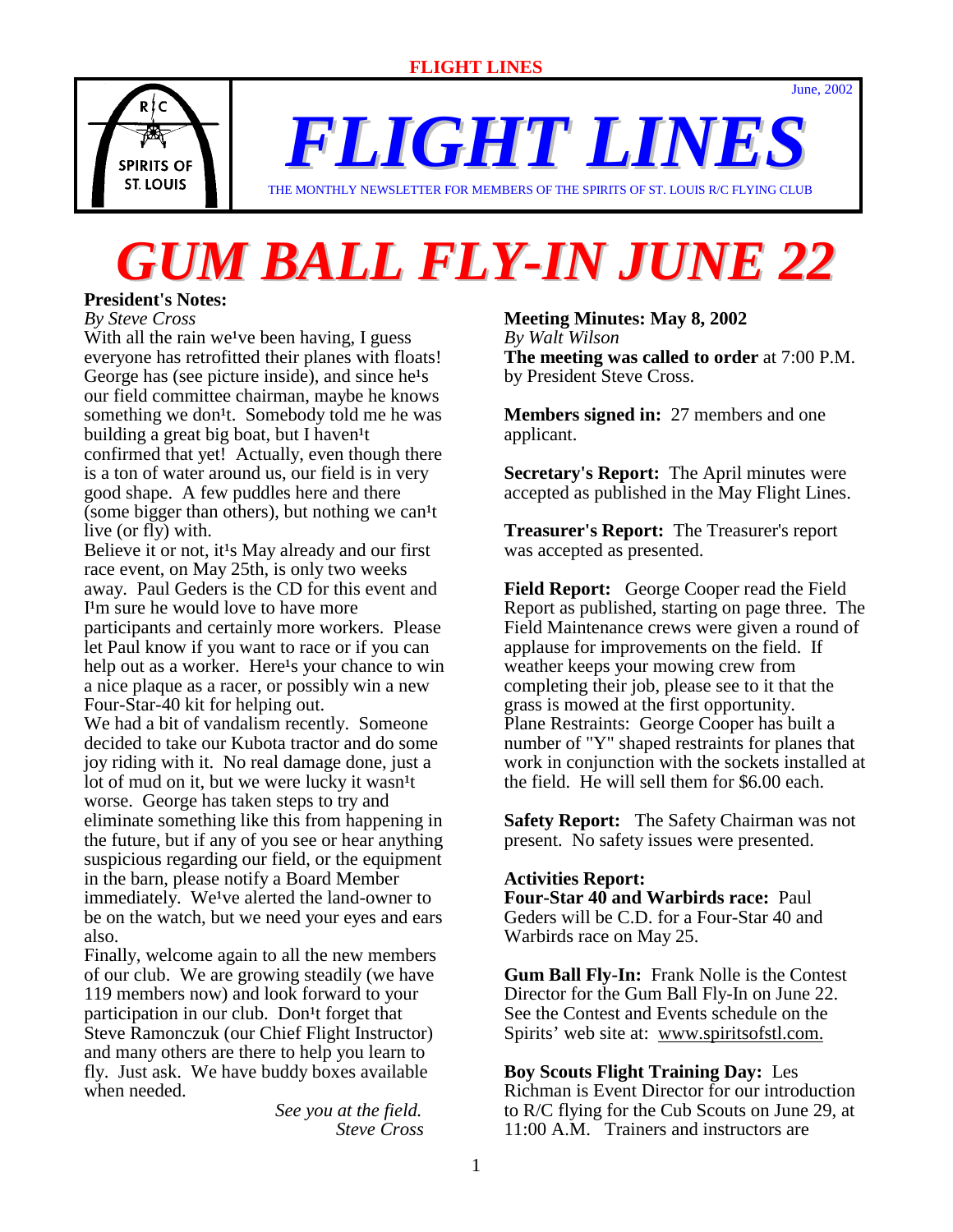needed. Spirits are encouraged to bring planes for demonstration flights or display.

**New Member:** Vic Bunze, who was accepted at the December meeting, joined the Spirits at the May meeting.

## **OLD BUSINESS:**

**Insurance:** Treasurer Les Richman noted that except for the pavilion, he was withholding payment of the club's insurance bill pending a go-ahead from President Steve Cross. Steve is seeking competitive bids.

# **NEW BUSINESS:**

**Buddy Boxes:** Buddy boxes are available for use by members in helping each other to improve their skills. Contact any Board Member for information.



*George Cooper brought his Sig Four-Star 60 equipped with floats built from Balsa U.S.A. plans. The O.S. .61 FX makes it fairly leap into the air after a very short run on the water.* 



*Steve Cross talks about his Sig Four-Star 40. George Cooper built it for him and Steve Ramonczuk made the maiden flight. It's ready to race!* 



*Steve Cross shows his Royal "Little Stinker" Pitts Special. It's modeled after the one flown by Betty Skelton in many air shows. Jim Rawlings built it and says many modifications were necessary to make a working R/C model. The kit is not recommended! It's powered by an O.S. .90 FS and is covered with Ultracote.* 



*Newcomer Harold Mantz asks advice about a "Sportster", scratch built by a member of another club, before buying it.* 

**Meeting Activity:** There was an extensive discussion regarding after-run oils. Marvel Mystery Pneumatic Tool Oil is favored by some because it prevents accumulation of moisture. Automatic transmission oil, Shaler's Rislone and Hoppe's No. 9 Gun Oil are also favorites. (Continued on the next Page)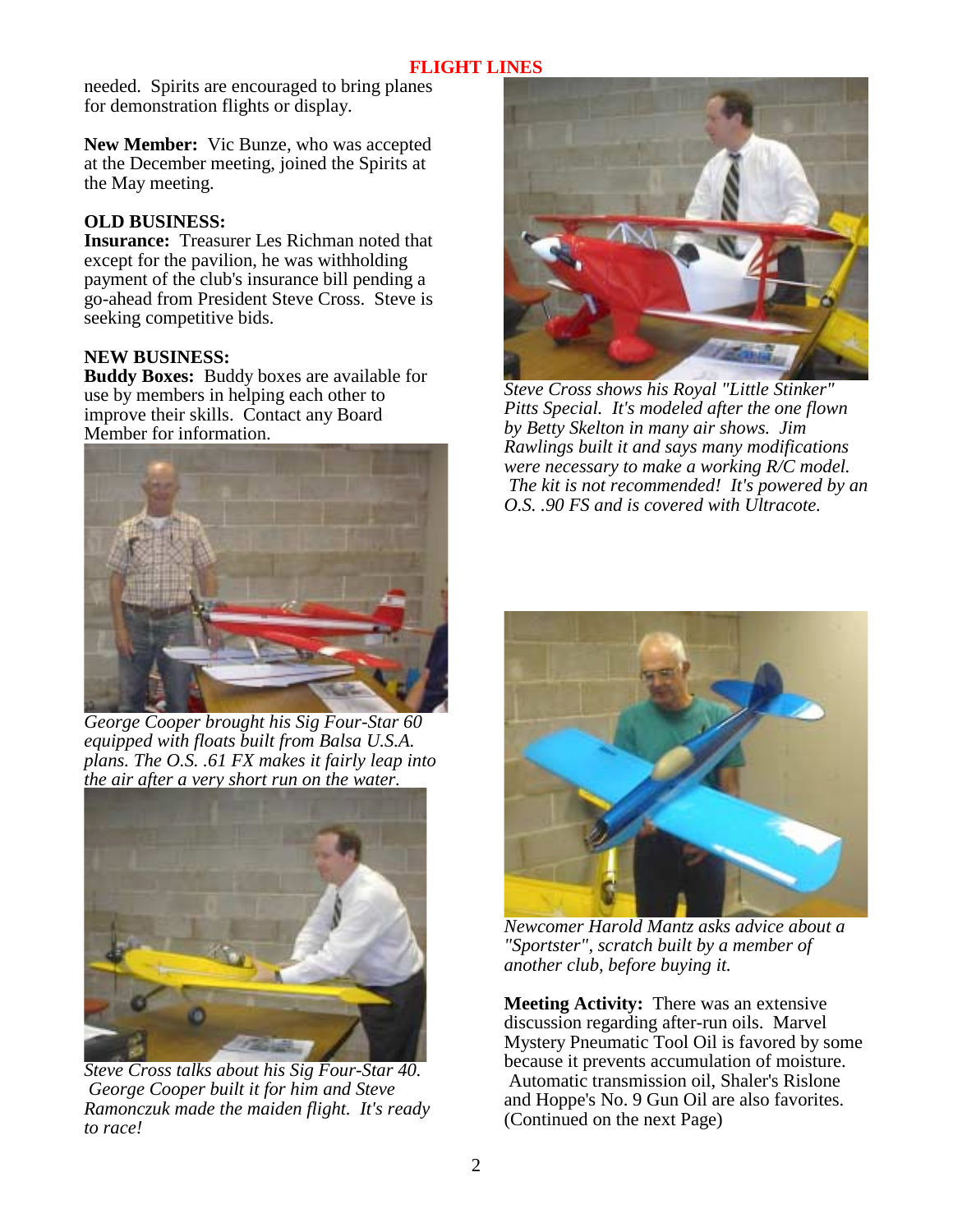

*Claud Wade brought his scratch-built Vultee BT-13 "Vibrator". He requested and received drawings from the U.S. Air Force Museum at Wright Patterson Field. It has a Fox .50 for power.* 



*Paul Geders discussed his scratch-built "Predator". He designed it about three years ago to show all the ways flyers could deviate from the intent of the racing rules existing at that time. It has the wheels buried in inverted gull wings along with several other trick features. It turned 134 mph with a Rossi .40 at that time. Now it's powered by an O.S. .25 VF DF for sport flying.* 

**Meeting Activity** (Continued from the previous page)

Vegetable based oils, such as 3-In One, are said to gum up over long periods of storage, though not everyone has had that experience. The tank should be drained and any remaining fuel should always be run out of the engine at the end of the day's flying. Even though it's an excellent lubricant, castor oil based fuels should never be left in an engine, as it will gum up over a period of time.

**Members brought five planes** for show and discussion. See the photos for details.

**Attendance Prize:** Carolyn Schlueter won the attendance prize of a gallon of fuel.

**The meeting was adjourned** at 8:45 P.M.

# **MAY FIELD REPORT**

*By George Cooper, Field Chairman* The mowing season started with a rainy Saturday, April 20, so the team couldn't mow. Pat Keebey, Bob Abt and I finally got it mowed on Monday and it was tall and tough. The next Saturday, more rain! Greg Pugh and his team couldn't mow, but all came out Monday after work and did a great job, got it all mowed and trimmed up and it looked really nice. Thanks to Greg, Steve Cross, Mike Roederer and Eric Riggs for the extra effort. We got excellent germination on the seed we planted in March and the field is filling in with new grass and looking good.

The flag was fraying badly so I took it home and my wife hemmed it. If it looks a little short, it is. She had to cut about 6 inches off to get rid of the fray, but it looks OK and should last quite awhile yet.

Les Richman and Joe Hodge came out and looked at the MTD tractor which is not working very well.

Joe volunteered to try to repair it, as he has one like it, so I trailered it to his house on May 1.

 He will look at it when he has time, but I am not very optimistic that it can ever be made into a smooth running mower and am reluctant to put much money into it.

We are depending on the LawnBoy now to mow the pits and some of the grassy infield area. The Super C Farmall tractor has a stripped ring gear on the flywheel and barely starts. After mowing with it last Saturday, Frank Nolle and I pulled it up to Brinker's to be repaired, using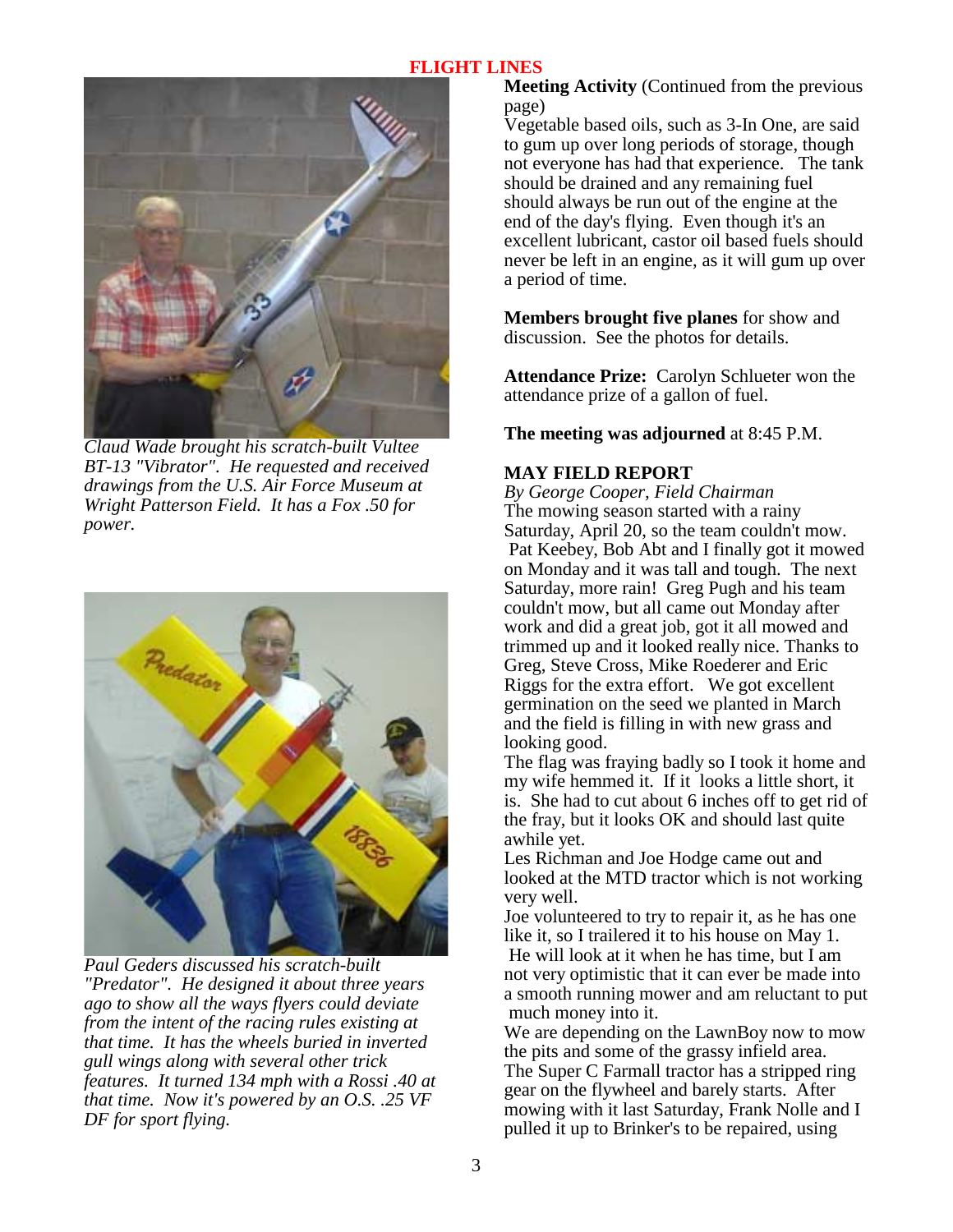John Ostmann's trailer with his permission and Frank's truck. The trailer wiring had to be repaired and the tires pumped up, but it served the purpose and saved us \$150 in transportation costs by Brinker. Thanks to Frank for his truck and assistance. Bob Rolf and I plan to go pick it up using Ostmann's trailer late this week to have it ready for the Saturday mowing session. The repair bill will be in the \$300 to \$400 range, or more if the clutch needs repair while they are in there. I plan to get Mr. Ostmann a 30-pack of his favorite beverage to show our appreciation. I sprayed all the weeds in the parking lot and road and around the trees, benches and posts.

 They are all dying now and it has cut the weedeating down to a very small job, mainly at the entrance and around the culverts. The mowers can get up close enough to mow without trimming. We finally got it mowed around all the water holes.

I want to give a special thanks to Chris Reed. One of my mowing team didn't show up. Chris appeared early in the morning, jumped out of his truck and onto the LawnBoy and mowed all the pit and infield area. He just thought we might need some help - we need more people like Chris! Guys, three other people are depending on you to mow on your day. If you fail to appear, it puts 25% more work on them and will delay opening the field for Saturday flying, making the flyers unhappy. Mark your calendar and BE THERE! George Cooper, Field Chairman

# **At the field...**



*Ralph Amelung with a Lanier Extra 300S he bought at the recent 'Swap Meet'. It has a Super Tigre 3000 up front and Ralph says it's downright scary to start!* 



*Darwin Gardner with his Hobbico Superstar ARF. This was the first time out after rebuilding it from an unscheduled landing. It has O.S. .46 LA power.* 



*Ya wanna drag? Eric Riggs takes his turn cutting and grooming the grass. Eric is one of 28 members who make up seven teams of grass cutters.*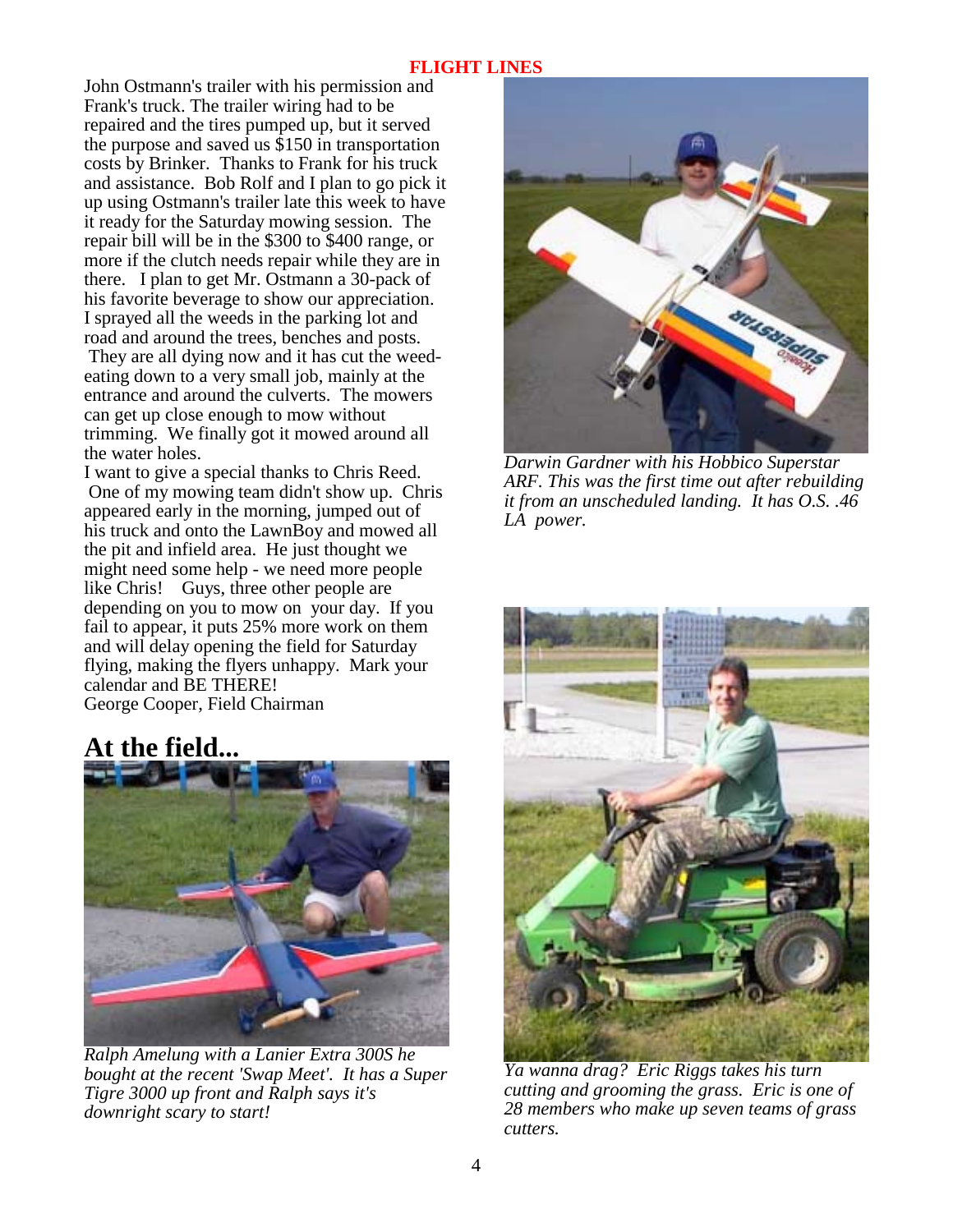

*Andrew Gardner shows his Sig LT-40 ARF. It has a Super Tigre GS .40 up front and flies very well.* 



*Members of the work party on April 23 discuss their next activity. The area around the runway was filled and smoothed to make a painless transition when planes make unplanned excursions into the grass. Grass was planted on the filled areas as well as wherever else it was needed.* 



*Craig Finks' Great Planes Stuka. Craig flew it for the first time immediately after this photo was taken. It's a great flyer!* 



*Mike Lindsey starts one of his "Ultimate Bipes".* 



*Walt Wilson's EZ Altech P-51 starts a takeoff run. This plane is on the cover and Walt's kit review is in the June 2002 issue of RC Modeler magazine.* 



*A great looking Pitts Special ARF is being prepared for flight. Gene didn't say whose it was!*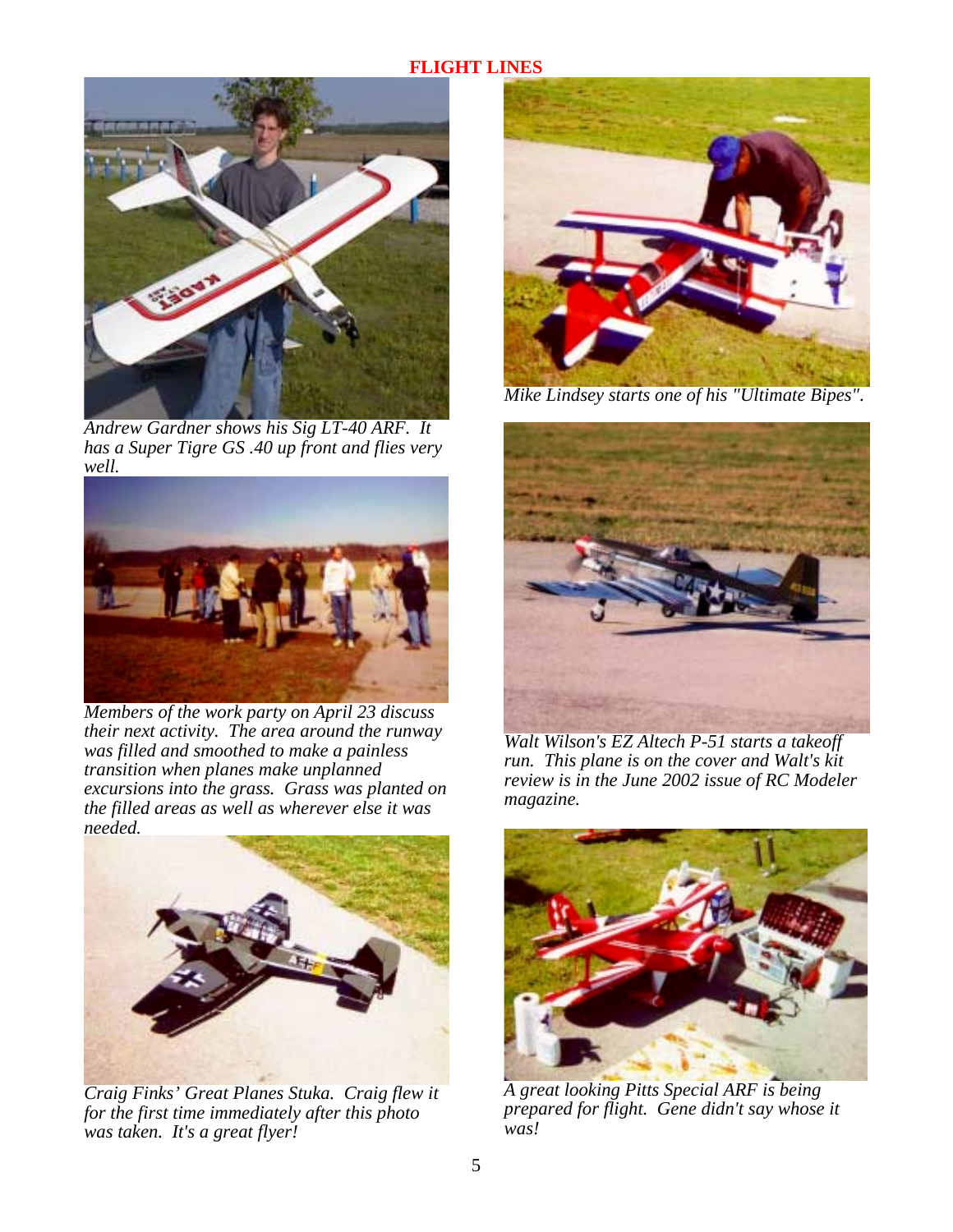**For Sale**

**O.S. .40 LA engine**, less than two hours running time: \$40.00 **Duraplane,** complete and assembled: \$20.00<br>**Airtronics** Vanguard receiver, 4ch.: \$25.00 **Airtronics** Vanguard receiver, 4ch.: **Airtronics** Radiant receiver, 6ch.: \$40.00 **Complete Hobby Station**, on wheels, custom made: \$30.00 **Great Planes Real flight Simulator II** complete with box and instructions: \$100.00 **Miscellaneous everything:** Great starter kit for beginners!

Please call after 6:00 P.M. **Alan J. Baudler, 314-576-2652** 

#### **The Last Word**

*By Walt Wilson*

It seems like there's a conspiracy against me! Every time I plan to go fly, either it rains, there's a 20 mph crosswind, or the allergy index is off the scale! The field is the best we've ever had and I've flown at all four the Spirits have possessed through the years. We do have a crosswind a lot of the time, but most flyers can deal with that. Some planes, like my little Waco, don't like crosswinds and can get difficult on takeoffs. Wouldn't it be nice to have your own 600 foot square piece of asphalt and take off or land in any direction the wind dictates? Dream on.

It seems our calendar is getting filled with flying activities! The Wright Flyers, the Boeing Phantom Flyers and our club are all having Fly-Ins open to other clubs during the upcoming season. That's great! The clubs who limit field access to only their own members and don't welcome guests are the big losers. They don't know what they're missing. When flyers from multiple clubs intermix, everyone has the opportunity to learn something. There are good

builders and flyers in most clubs, but there's always someone who does something better. You never know about it unless you see it. Our 'Open House' in September is a great event to learn and be amazed by what other people can do with their planes. The Swap Meets are another place to see other people's work, good or bad.

We're also having three races this year. Races are always fun, either as a worker or competitor. It's interesting to see the Warbirds that people come up with. We've had new and innovative Warbirds every year. They don't always work out well, but it's fun trying. Today's trend is toward ARF's, and that's fine. Scale judging was dropped as a scoring consideration a few years ago, so why not use an ARF? There are some great ones available now.

The Four-Star 40's are easy to build and very competitive. There are some speed secrets, but the main thing is to stay on course and finish, with no cuts. If you can do that in every heat, you won't be far down the list when prizes are distributed.

If you don't want to compete, for some reason, work the events! The competitors are grateful and you're a part of the action. Whatever you do, take part in your club's activities. That's what it's all about.

Attendance at meetings is another way to get your money's worth out of belonging to the Spirits. We've had a steady flow of new, and not so new, airplanes and innovations shown at the meetings and that's great. There too, we can learn from each other. Nobody knows it all. We've had discussions about hardware, aircraft design, making canopies, engine cleaning and after-run oils this year so far. We've had a lot of laughs too. If you don't go, you'll never know!

*Gotta go build!*